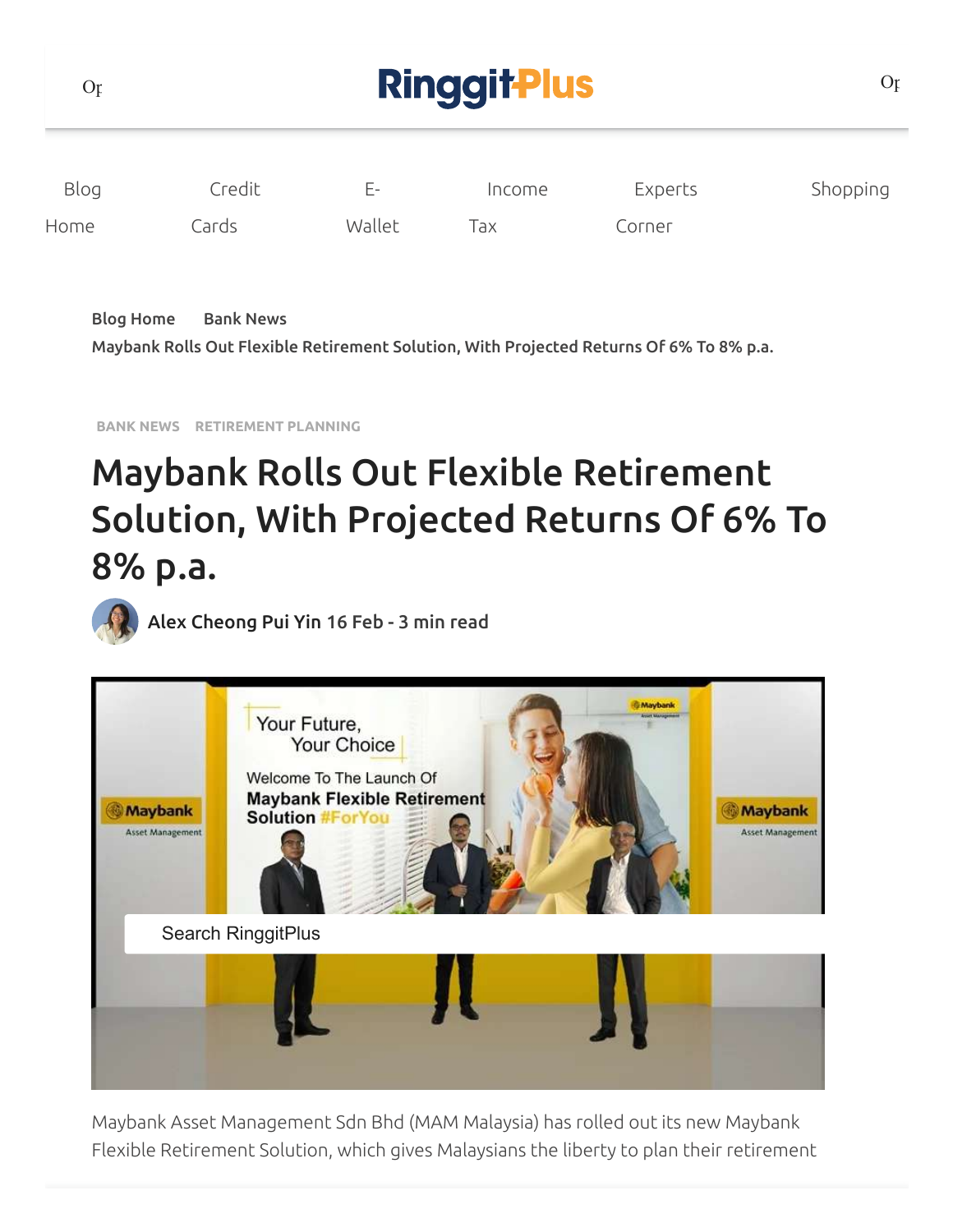# The return  $\mathcal{L}_\mathcal{A}$  and  $\mathcal{L}_\mathcal{A}$  to  $\mathcal{L}_\mathcal{A}$  to  $\mathcal{L}_\mathcal{A}$  to  $\mathcal{L}_\mathcal{A}$  p.a. – of  $\mathcal{L}_\mathcal{A}$

complementary global shariah-compliant mixed asset funds, namely the Maybank Global Wealth Moderate-i Fund and the Maybank Global Wealth Growth-i Fund. As you invest, you'll also have the flexibility to choose and switch between the Moderate or Growth portfolio and share classes at any time to cater to your changing lifestyle and retirement needs. You can even choose a combination of both funds if you prefer.



Here's a table to give you a better idea as to how the Maybank Global Wealth Moderate-i Fund and the Maybank Global Wealth Growth-i Fund complement each other:

|                          | <b>Maybank Global Wealth</b><br>Moderate-i Fund                                                      | <b>Maybank Global Wealth</b><br><b>Growth-i Fund</b>                         |  |
|--------------------------|------------------------------------------------------------------------------------------------------|------------------------------------------------------------------------------|--|
| <b>Projected returns</b> | 6% p.a.                                                                                              | 8% p.a.                                                                      |  |
| <b>Benchmark</b>         | Maybank 12-month MYR<br>Islamic FD rate + 3%                                                         | Maybank 12-month MYR<br>Islamic FD rate + 5%                                 |  |
| Investment objective     | Seeks to achieve capital<br>growth with targeted<br>regular payouts of 2% p.a                        | Seeks to achieve capital<br>growth by capturing<br>opportunities in shariah- |  |
| Search RinggitPlus       |                                                                                                      |                                                                              |  |
| <b>Share classes</b>     | 1) MYR (Hedged) $-$<br><b>Accumulation Class</b><br>2) MYR (Hedged) $-$<br><b>Distribution Class</b> | MYR (Hedged) –<br><b>Accumulation Class</b>                                  |  |

To clarify, the Accumulation Class and Distribution Class in the above table refers to how you wish to treat the income earned. If you opt for Accumulation Class, your income and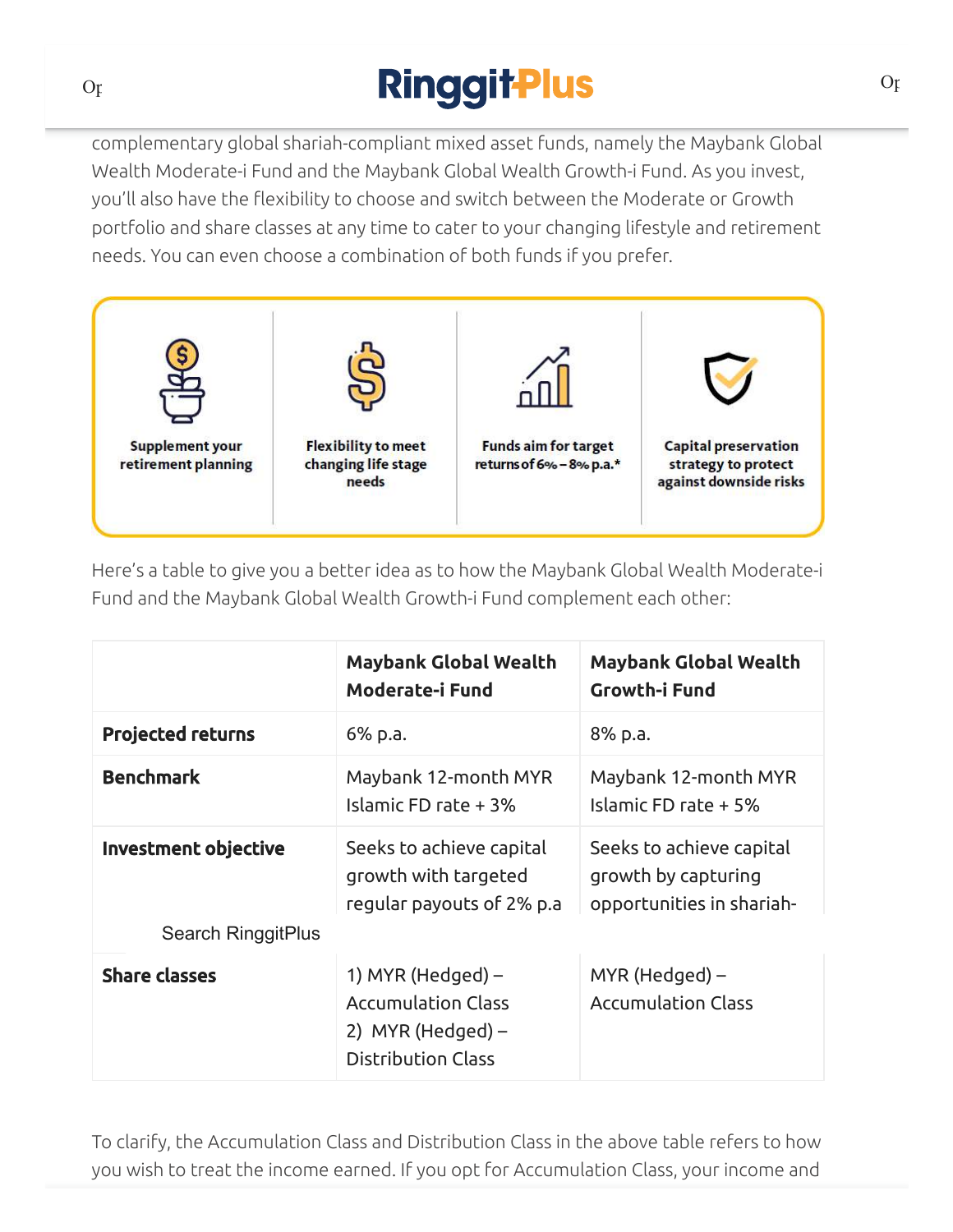### **Ringgit Plus** well that neither of the funds above are Private Retirement Scheme (PRS) funds above are Private Retirement Sc

MAM Malaysia further shared that both funds incorporate dynamic asset allocation and downside risk management approach, which is key in offering stability for investors when they save for retirement in the medium to long term. Applying shariah filters to the investment process also ensures that the funds will be able to tap into better quality assets.



(Image: The Star)

The chief executive officer of MAM Malaysia, Ahmad Najib Nazlan reiterated that

#### retirement planning should not be an issue that Malaysian should not be an isomorphic only when  $\mathbb{R}^n$

they re older, especially given the rising cost or living and initiation. He also stressed that planning for retirement should start whenever an individual is ready, regardless of his or her stage of life.

"The beauty of Maybank's Flexible Retirement Solution is that we have reframed the traditional age-based approach to retirement planning and made it appeal to a wider audience segment by designing a solution based on understanding and targeting their various life stages, time horizons, and financial goals," Najib further said, adding that